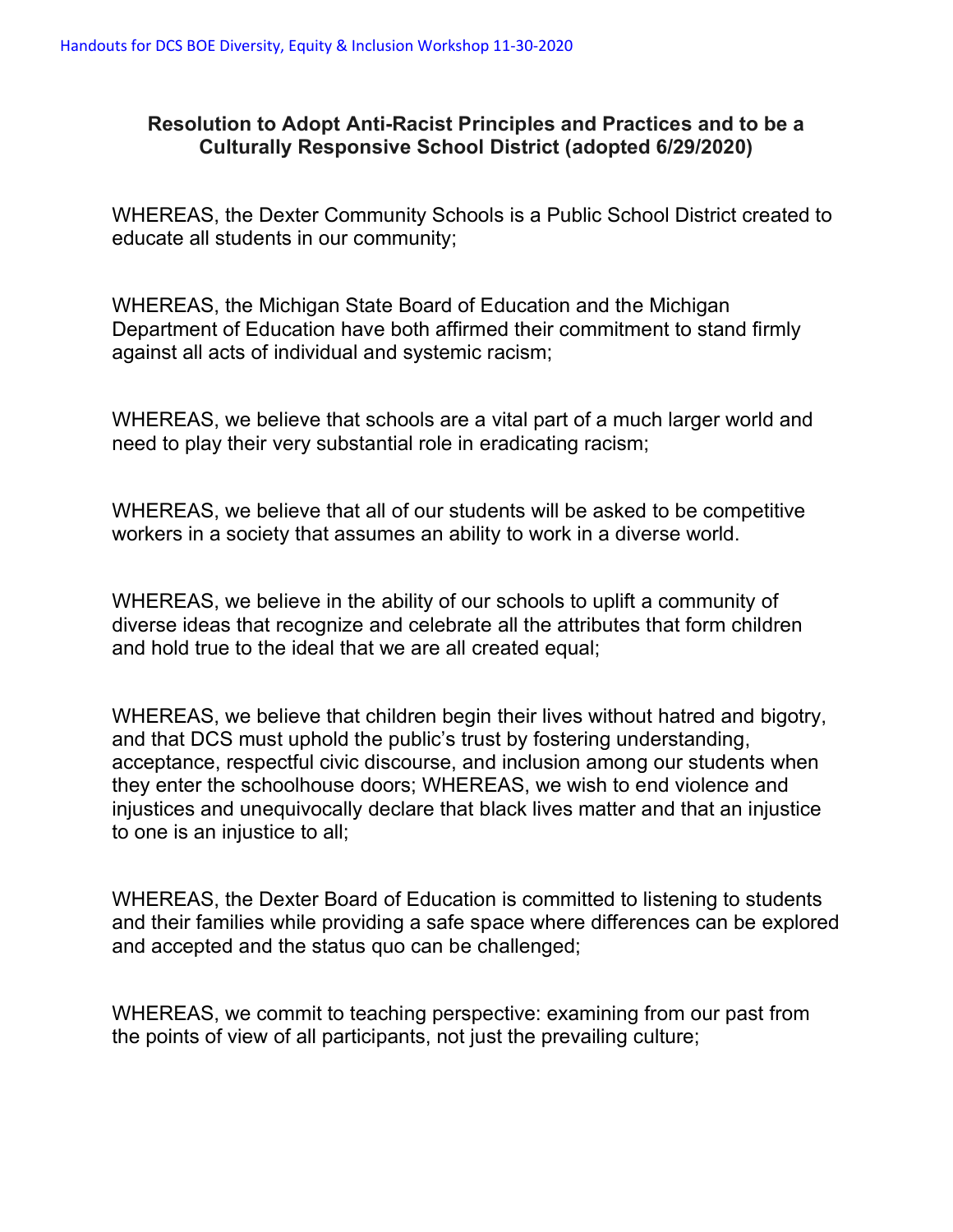WHEREAS, we commit to looking inward to recognize and address our own perceptions, biases, and privileges;

WHEREAS, we commit to taking a stand against racism which has been institutionalized throughout our nation's history;

WHEREAS, we commit to empowering students to challenge injustice and inequity through meaningful actions;

WHEREAS, we commit to fostering connections to support and challenge one another while holding conversations and identifying strategies to lead in equity work;

WHEREAS, we commit to continuing to build the capacity of district and building leaders in understanding, supporting, and advocating for equitable practice (with intentional strategies);

WHEREAS, we commit to building a three-to-five-year strategic vision for DCS to supporting ongoing Diversity Belonging Inclusion and Equity work;

WHEREAS, we commit to developing a systematic approach to assessing and monitoring institutional climate, ensuring that implicit bias and its potential consequences are understood, and that people of diverse backgrounds feel welcome and respected;

WHEREAS, we commit to training and supporting the DCS Board of Education in understanding the tenets of DCS's emerging strategic Diversity Belonging Inclusion and Equity vision; WHEREAS, we commit to implementing the four behaviors essential to create Culturally Responsive School Environments (Critical self-awareness, culturally responsive curricula and teacher preparation, culturally responsive and inclusive school environments, and engaging students and parents in community contexts);

WHEREAS, we commit to training our school leaders in creating school improvement plans and cultural plans to support Diversity Belonging Inclusion and Equity practice at the building level;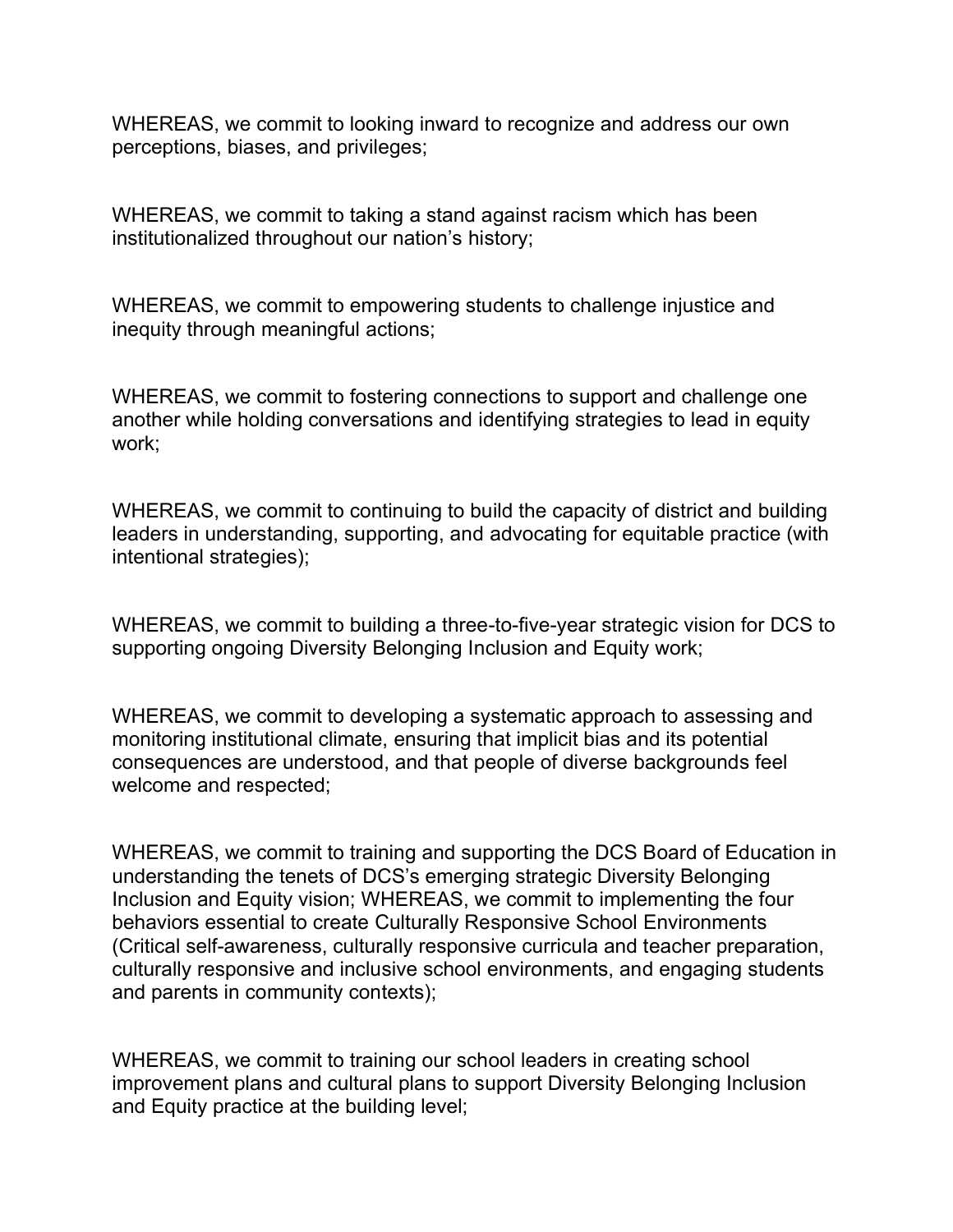WHEREAS, we commit to engaging the Dexter Community in active dialogue and action toward achieving our developing Diversity Belonging Inclusion and Equity vision;

**NOW THEREFORE BE IT RESOLVED** t**hat the Dexter Community Schools Board of Education does hereby commit to stand against any and all acts of racism, disrespect, violence, and inequitable treatment of any person and to support our staff in their efforts to help eradicate racism and to create more equitable and inclusive schools for all children.**

*Adopted June 29, 2020*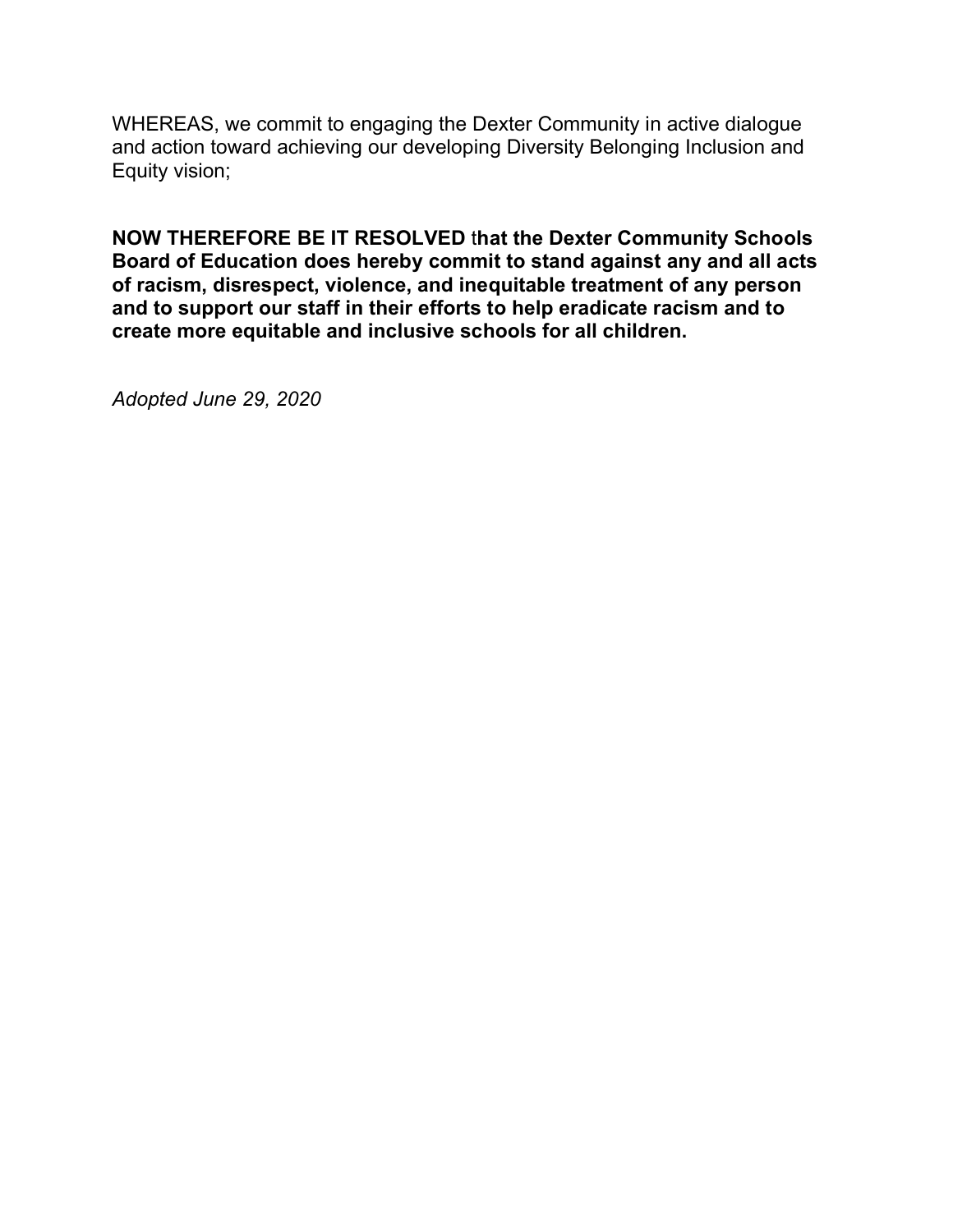## **Dexter Community Schools Board of Education Diversity, Equity, and Inclusion Workshop November 30, 2020**

| <b>DIVERSITY</b> | BELONGING/INCLUSION |
|------------------|---------------------|
|                  |                     |
|                  |                     |
|                  |                     |
|                  |                     |
|                  |                     |
|                  |                     |
|                  |                     |
|                  |                     |
|                  |                     |
|                  |                     |
|                  |                     |
|                  |                     |
|                  |                     |
|                  |                     |
|                  |                     |
|                  |                     |
| <b>EQUITY</b>    |                     |
|                  |                     |
|                  |                     |
|                  |                     |
|                  |                     |
|                  |                     |
|                  |                     |
|                  |                     |
|                  |                     |
|                  |                     |
|                  |                     |
|                  |                     |
|                  |                     |
|                  |                     |
|                  |                     |
|                  |                     |
|                  |                     |
|                  |                     |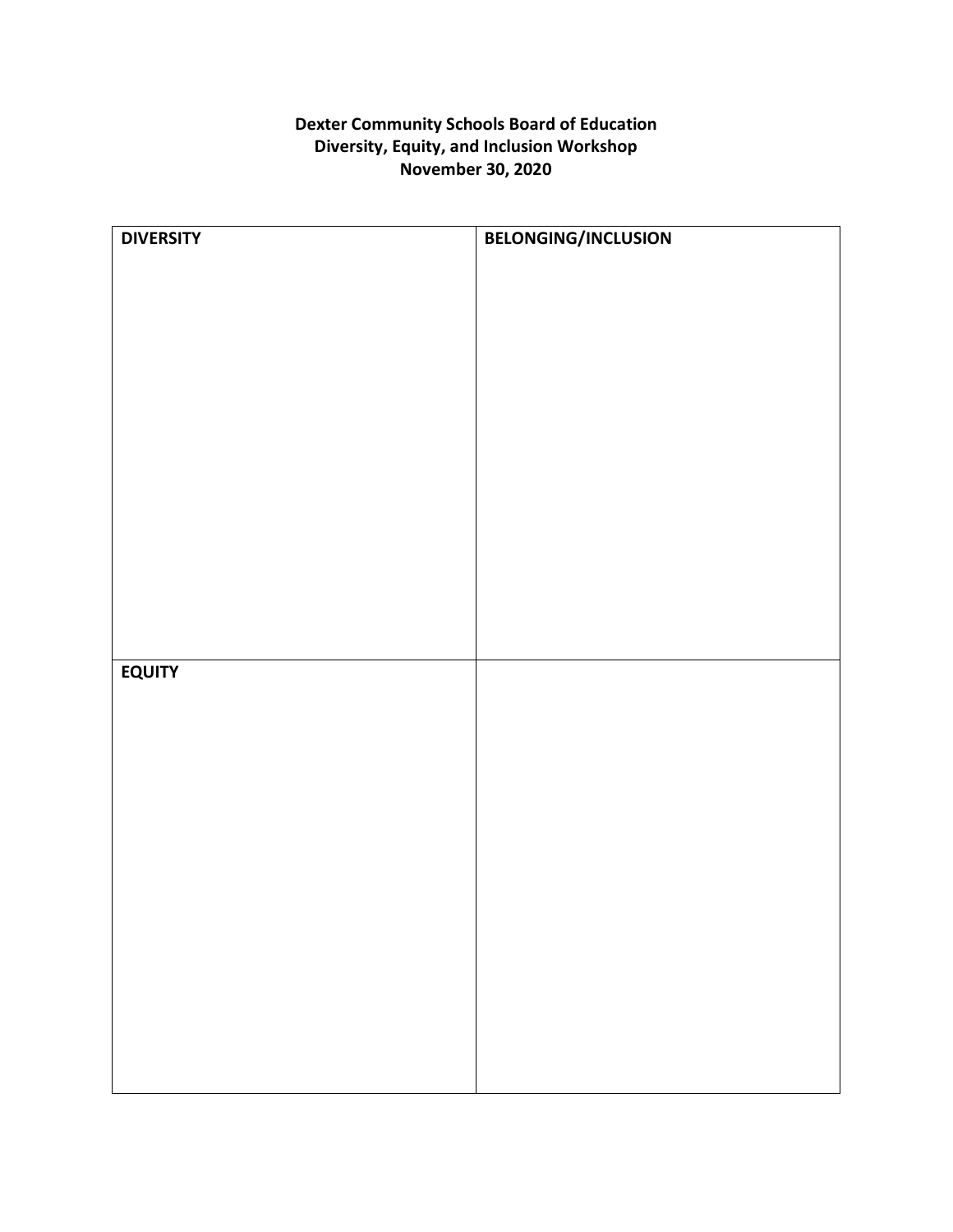## **Dexter Community Schools Board of Education Diversity, Equity, and Inclusion Workshop November 30, 2020**

1. In the next three years, what do you want Dexter Community Schools to be known for?

2. In the next three years, what do you want people to be saying about diversity, equity, and inclusion in DCS?

3. What are the top three priority areas related to equity and justice in the district?